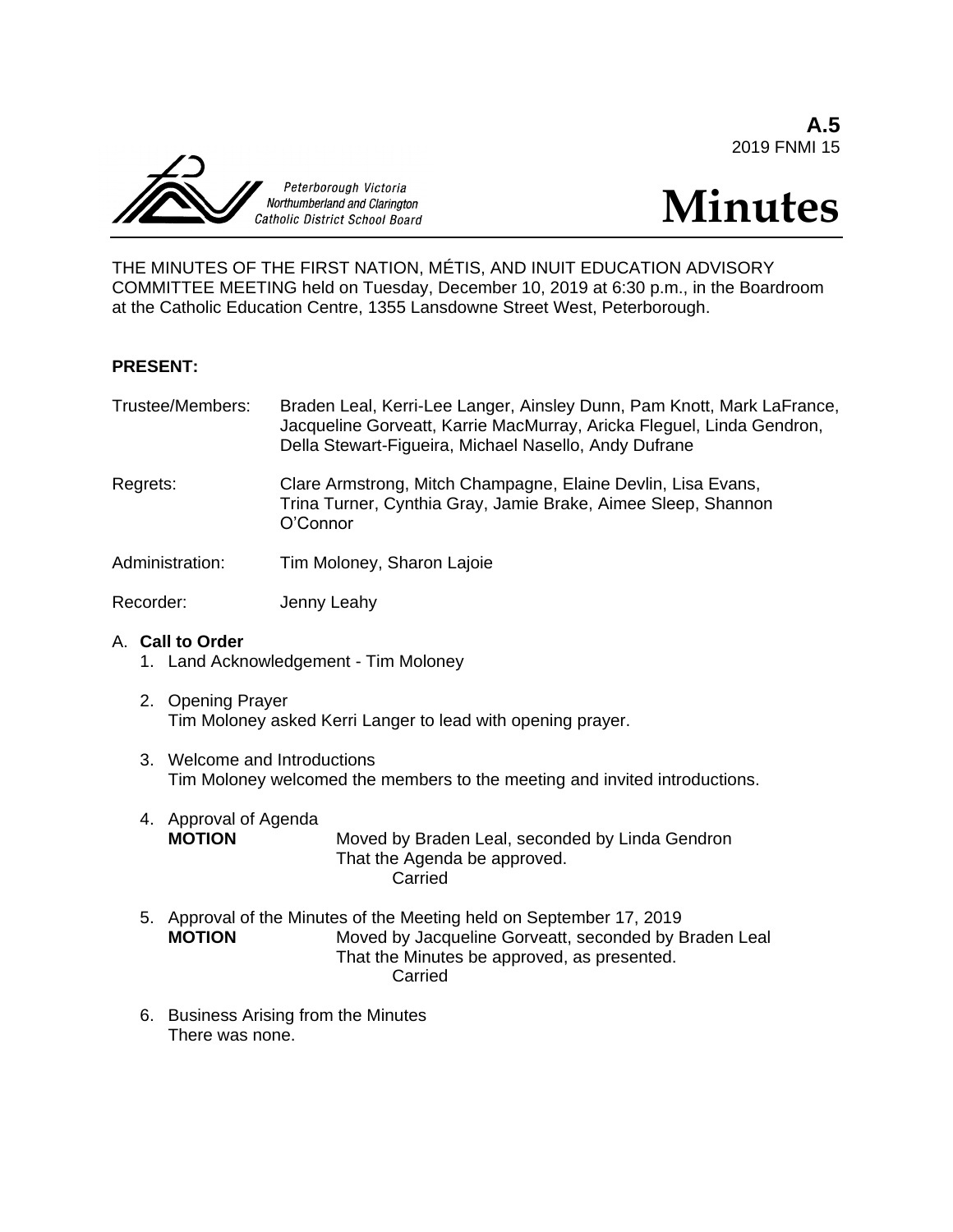## B. **Presentations/Discussions**

1. Community Partners Sharing

# **Curve Lake First Nation – Aricka Fleguel**

Pow Wow – Curve Lake First Nation held their annual Pow Wow - Celebration of Waabaabagaa Giizis "Leaves Changing Colour Moon" - on September 21 and 22. It was another successful year and was well attended.

## **Hiawatha First Nation – Karrie MacMurray**

- Public Speaking Competition The event is being held on Thursday, December 12 and is for students ages 6-18.
- Post-Secondary Graduate Studies Bursary A policy was developed which outlines the application and distribution process. The Bursary Program will provide assistance for graduate students where the lack of finances would hinder the completion of their post-secondary studies.

## **Alderville First Nation – Jacqueline Gorveatt**

- New Administrative Offices Plans are underways for the new building.
- Student Services has been renamed to Alderville Alternative School.
- Community Open House December 20, 2019
- Christmas Concert December 14, 2019 at 3:00 p.m.
- Indian Day School Settlement The legal process is underway which will provide a settlement to those individuals, still living, who attended the Day School (Mission School) in Alderville. The settlement will recognize the loss of culture and language which is still felt.

### **Peterborough and District Wapiti Métis Council – Andy Dufrane**

- Louis Riel Day (November 16) Louis Riel Celebration Lunch was held on November 18 at the Peterborough Museum and Archives.
- Fall Harvest Lunch The event was held at the Canadian Canoe Museum. It was well attended by the public, as well as members from PVNC. There was lots of food and opportunity for engagement and networking.
- Cultural Camps The camps are being held in February and March for senior students. The idea behind the camp is to instill culture and crafts in students. The camps provide a venue for students to explore different post-secondary options and learn about financial opportunities available to assist with further education.

### 2. PVNC Sharing – St. Peter CSS/Haida Gwaii Exchange 2020

PVNC applied for and was granted an Experiences Canada exchange for 2020. The exchange will involve 20 students (grades 9-11) from St Peter CSS and 21 students from GidGalang Kuuyas Naay Secondary School in Haida Gwaii, Queen Charlotte Island, BC. The hosting itinerary is being developed but will follow a similar format to the Gitxsan-Holy Cross CSS exchange of 2019. All self-identified First Nation and Métis students at SPCSS were contacted and offered the opportunity to participate in this exchange.

Students have been matched with a student in similar grade from Haida Gwaii and the students have begun communicating, slowing getting to know each other.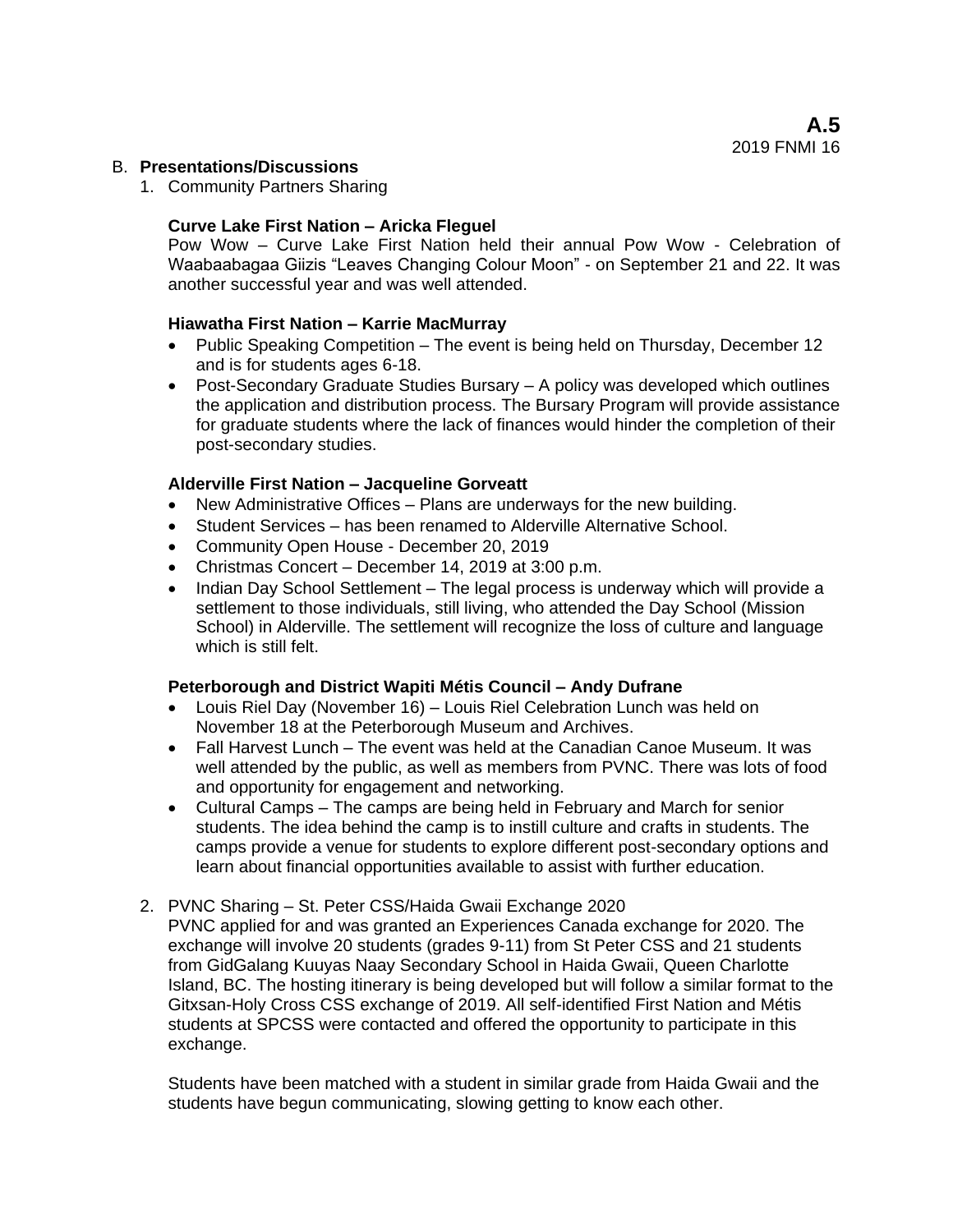Dates of the exchange are as follows: April 15-20, 2020 - SPCSS hosts May 28-June 3, 2020 - SPCSS travels to Haida Gwaii

- 3. Ministry of Education Updates Sharon Lajoie
	- New Indigenous Education Officer to support PVNC
	- Templates for the Board Action Plan and the Board Assessment Tool on Indigenous Education have been revised
	- The Board Action Plan has been consolidated, eliminating the need for an interim report
- 4. 2019-2020 [Board Assessment Tool on Indigenous Education](https://drive.google.com/open?id=0B6GiONV77CZGQkNmVXRrNnRxMzR0NWdZbDBSTGJUUjNoSlBJ) Sharon reviewed the Assessment Tool and explained how it will help the Board monitor the efficacy of the learning resources, opportunities, experiences, and support for educators and students.
- 5. 2019-2020 Board Action Plan Update
	- a. We Are the Land a new curriculum resource for grades 4-6 teachers.
	- b. Student Voice Indigenous Students and Allies Groups Linda Gendron spoke about the student group at St. Peter CSS and some of the activities that they have undertaken. Linda is hoping interest will increase throughout the school year.
	- c. Celebrating Sacred Teachings this resource is nearing completion.
	- d. Métis Learning Day February 25 hosted with the support of the Métis Nation of Ontario, Education Office, and the Peterborough and District Wapiti Métis Council
	- e. First Nations, Métis and Inuit Studies Professional Learning Community

Input was solicited in small group discussions on new and continued actions for the Supporting Students and Supporting Educators Pillars of the Board Action Plan. Recommendations included increasing opportunities for students and families that will encourage engagement outside of the regular school day. Committee members also discussed the possibility of expanding experiential learning opportunities for educators.

6. [Honouring Indigenous Education in PVNC](https://sway.office.com/TQrWRbTaFjG0SwwI?ref=Link) This online newsletter documents the learning happening throughout PVNCCDSB.

# C. **Informational Items**

# D. **Next Meeting**

- 1. Tuesday, March 10, 2020, 6:30 p.m. Location: Catholic Education Centre
- 2. Volunteer(s) for Opening and Closing Prayer Opening prayer – Jacqueline Gorveatt Closing prayer – Sharon Lajoie